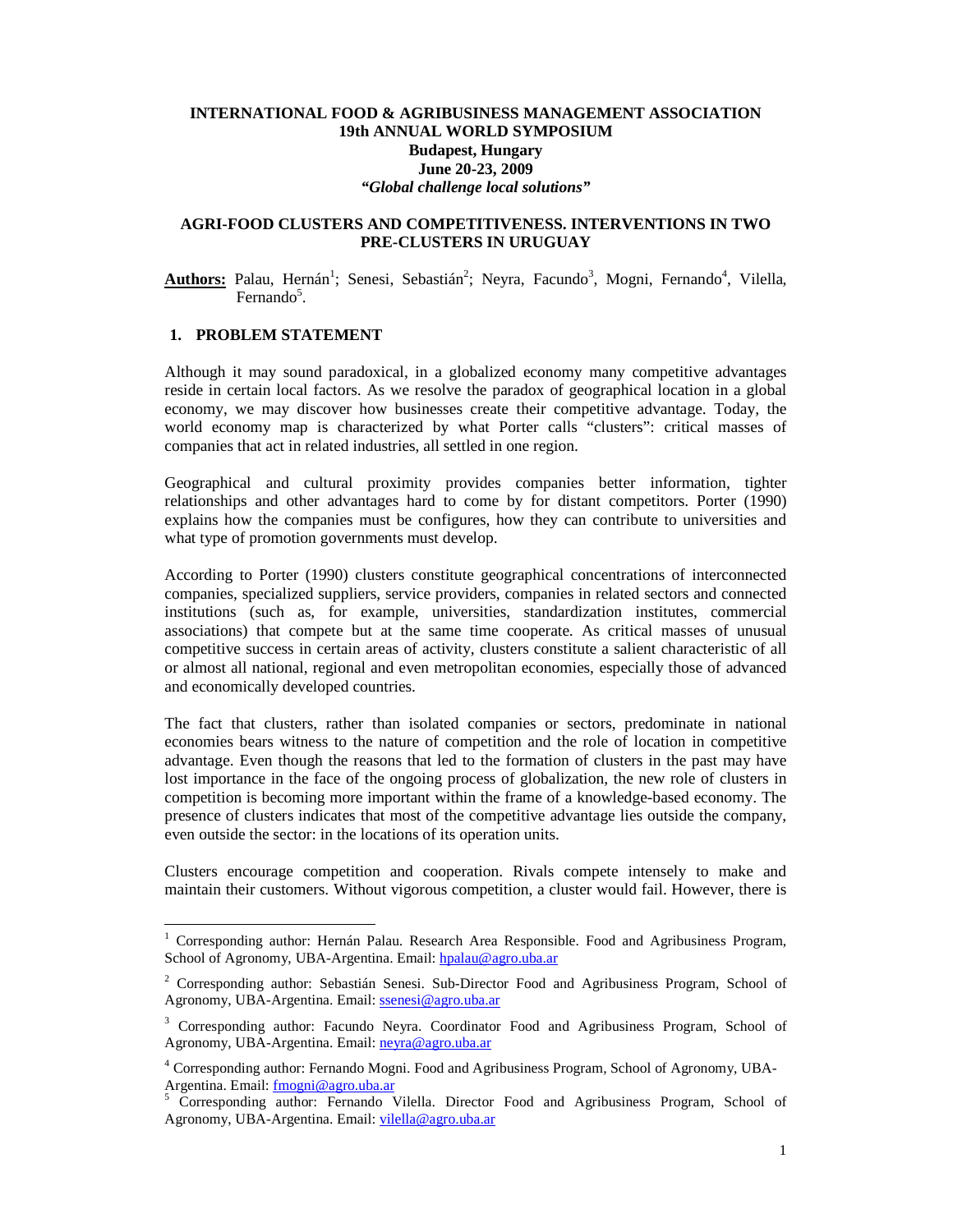also cooperation, mostly vertical, in which companies of related industries and local institutions participate. Competition coexists with cooperation because both take place within different dimensions and among different players. A cluster of companies and institutions with and informal connection represents a solid form of organization that offers advantages in terms of efficiency, efficacy and flexibility.

According to Ordóñez (2002), at present the only feasible competitive strategy is to develop alternative strategies focused on collective processes in the formation of social capital. In this sense, clusters constitute a highly competitive alternative of organizational design in global food and agribusiness. The different agrifood pre-clusters and clusters, their development and their impact on company competitiveness have not been sufficiently studied in our region.

The process of clustering in the sectors "hand-made cheese" and "vegetables" in Uruguay will be described in the following paper. Hence, the objective of this paper is to present the intervention method and the main results of the formation of clusters in Uruguay, by working with two pre-clusters: "hand-made cheese in Colonia" and "vegetables in Salto".

First, the paper will describe the method of the intervention. Then, a description of the two sectors will be carried, in form of institutional, organizational, technological and commercial environments diagnosis, and we expect to identify forms of intervention, needs of the actors before intervention, results and implications of the activities developed, strategies recommended for each cluster. The paper will conclude with recommendations for future interventions in other agrifood clusters in developing countries.

# **2. THE INTERVENTION**

The intervention and strategic development proposals for the pre-clusters "hand-made cheese in Colonia" and "vegetables in Salto" took place in Uruguay. The intervention arose as PACPYMES, a public organization linked to the Ministry of Industry of Uruguay, hired the work team of the Food and Agribusiness Program of the School of Agronomy, University of Buenos Aires, Argentina. It's important to mention that this work team was hired for the handmade cheese sector first and, because of the successful of this intervention, PACPYMES decided to hire the team again for the "vegetables in Salto Cluster".

Even though the two sectors are different in terms of type of product and perecibility, the limitations were similar: commercial constraints, high level of intermediation, lack of good agricultural practices, problems with food safety and quality, standards undefined, small scale of production, lack of information of markets and consumer demands, low associative capacity, little knowledge of new markets and consumers, strong influence of domestic consumption, low value added.

The two pre-clusters were selected by PACPYMES due to: 1) high possibilities to become a real cluster, 2) strong willingness to form a cluster by the participants, 3) existence of public and non-governmental organizations in the region. In this type of institutional interventions always the question is "is the cluster formed or the Government should promote, facilitate and finance the cluster formation?" In our opinion, cluster initiatives could be identified (the clusters preexist) but the actors should be willing to develop it and Government should accompany the process. The two cases in study represent Government intervention in cluster development.

When a pre-cluster is identified, all the activities should be focused on developing it. As a result, the following actions and activities should be performed (based on Ordóñez, 2000; Neves, 2007, Senesi, 2008 and authors' experience)<sup>6</sup>:

 6 All the intervention should take place through meetings with the actors of the cluster, but, above all, with the leaders and the public sector, who have most influence on collective decisions.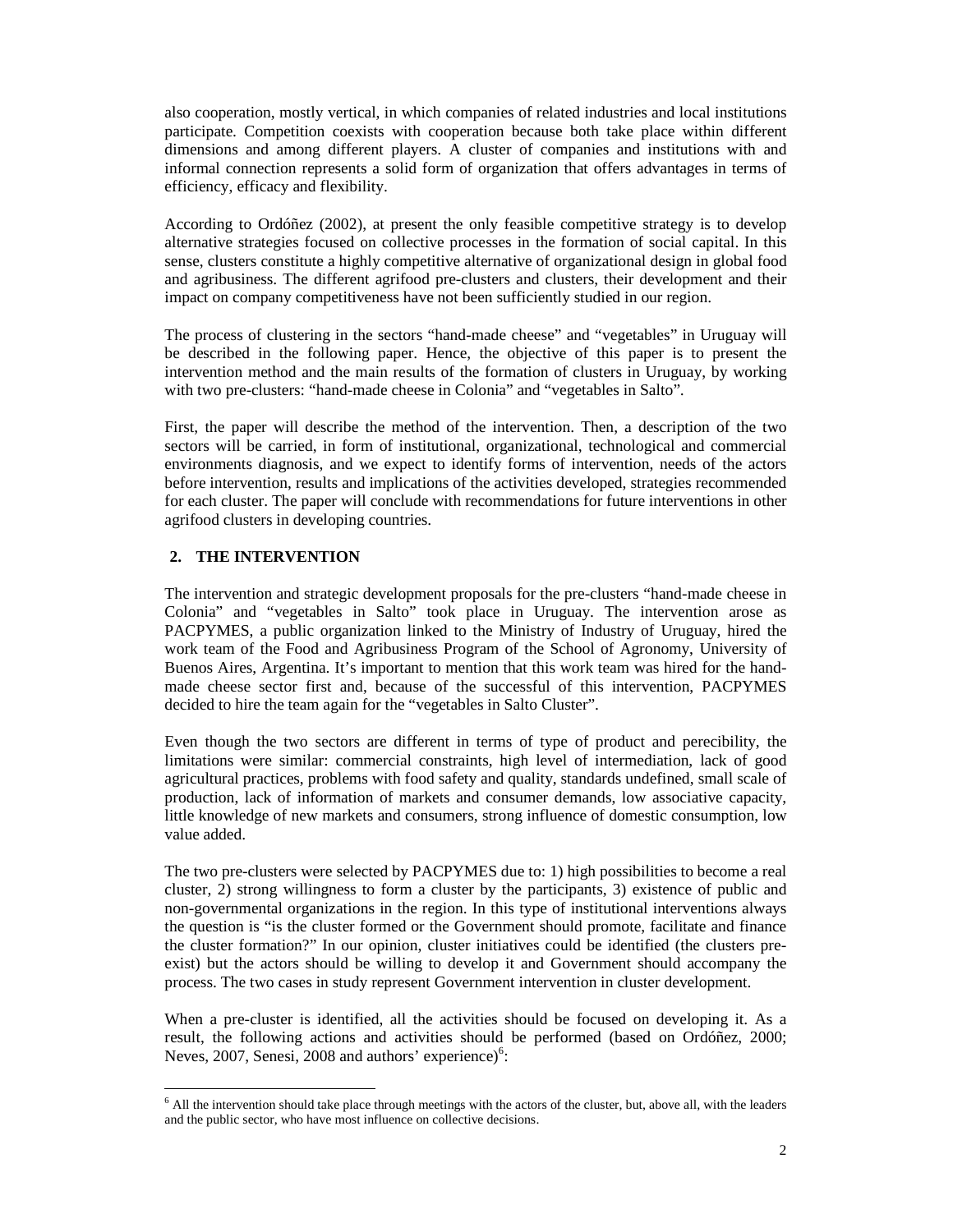| <b>Action</b>                                                                                                                                                                 | <b>Activities</b>                                                                                                                                                                                                                                                                                                                                                                                                           |  |  |  |
|-------------------------------------------------------------------------------------------------------------------------------------------------------------------------------|-----------------------------------------------------------------------------------------------------------------------------------------------------------------------------------------------------------------------------------------------------------------------------------------------------------------------------------------------------------------------------------------------------------------------------|--|--|--|
| 1) Diagnosis of the sector (study the actual<br>historic<br>situation<br>and<br>in<br>terms<br>of an<br>institutional, organizational, technological and<br>commercial study) | Bibliographic search (secondary sources, past<br>authors that describe the sector)<br>Interviews with (primary sources):<br>$\bullet$<br>o Producers-intermediates-industrials-traders<br>o Leaders (consultants-presidents of<br>associations)<br>o R&D centers (Universities, Public and<br>Private Organizations, etc.)<br>o Local authorities<br>o Ministries workforce<br>The diagnosis should include a SWOT analysis |  |  |  |
| 2) Validation of the diagnosis                                                                                                                                                | Presentation of the diagnosis to be evaluated<br>individually by the actors of the cluster<br>Workshop with all the participants<br>o Discussion of changes in the diagnosis<br>o Discussion of the SWOT's<br>o Evaluation of the SWOT's (ranking of<br>most important)<br>Revision and re-writing of the diagnosis                                                                                                         |  |  |  |
| 3) Final document of diagnosis                                                                                                                                                | Summary of main findings in diagnosis<br>$\bullet$<br>Possible forecast and short-term objectives<br>$\bullet$                                                                                                                                                                                                                                                                                                              |  |  |  |
| 4) Collective appropriation                                                                                                                                                   | Benchmarking activities:<br>$\bullet$<br>o Propose a trip to other region/country with<br>cluster's participants<br>o Propose lectures and seminars with experts<br>in the sector to study<br>Workshop to discuss possible short and medium<br>term objectives to enhance actors' participation<br>Summary of common thoughts and possible<br>future objectives                                                             |  |  |  |
| 5) Elaboration of vision and strategic lines                                                                                                                                  | Prepare the actors for the vision (pre-vision<br>$\bullet$<br>workshop)<br>Perform a workshop to establish a common<br>٠<br>vision and common strategic lines<br>Redact a document with the main findings of<br>$\bullet$<br>the workshop<br>Present the document in a public instance (re-<br>discuss of the strategic lines)                                                                                              |  |  |  |
| 6) Propose a vertical organization of the<br>cluster (enhancing competitiveness)                                                                                              | Design a vertical organization compound by<br>$\bullet$<br>representatives of the actors of the clusters<br>(vertically)<br>Facilitate sources (finance and consultants) fir<br>$\bullet$<br>implementing the organization                                                                                                                                                                                                  |  |  |  |
| 7) Implementation of the strategic lines                                                                                                                                      | Empower the organization (to follow the vision<br>$\bullet$<br>and strategic lines defined previously)<br>Workshop for re-defining or completing new<br>strategic lines                                                                                                                                                                                                                                                     |  |  |  |

Source: the authors

The basic premise of this paper is that in order to form agrifood clusters, a diagnosis must be performed first. This diagnosis has two main parts: analysis of the sector in the world and description of the institutional, organizational, technological and commercial environments of the sector being analyzed in the country. It is very important to have almost all the bibliography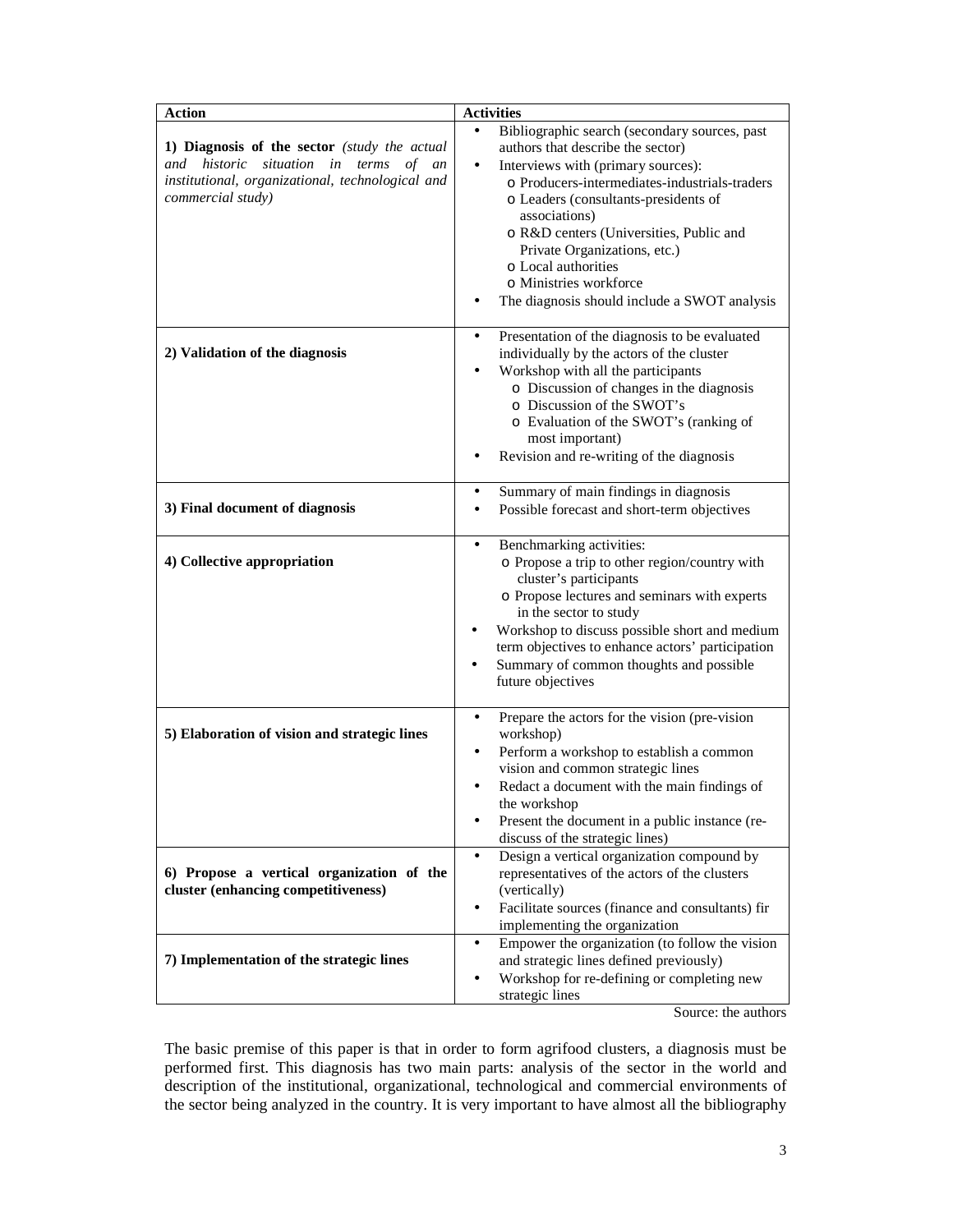written about the sector in study first and then, try to work in workshops with participants for collective primary data. The diagnosis should finish with a SWOT analysis.

This diagnosis should be validated by the actors of the cluster, using for example a workshop to resume the topics seen and a consideration of the different points listed in the SWOT analysis. The validation has the objective to compromising the actors and fine-tuning the results. The validation could be very important to do a revision of the diagnosis and a re-writing of it, in case some results were not considered before.

The final diagnosis document should have the acceptance of the agents and its findings should be the fundamentals for the elaboration of the common vision and strategic lines. Within it, it is stated that for a sector or enterprise it is highly important to think strategically 3-to 5-year horizons, focusing on the market, on the target consumer.

In order to facilitate the interiorization of possible changes in the pre-cluster, the intervention should perform activities to generate "collective appropriation". That means that other participants should be integrated and "common-thinking" activities may be important. Some activities could be related to benchmarking –doing a trip or inviting experts to the region-. Other could be related to discuss possible short and medium term objectives. A summary of this intervention is very important: participants and others that do not participate should have a document that resumes this step.

Based on Senesi (2008) and Neves (2007), the point 5 is related to defining the final objectives of the cluster (share vision, collective mission, and common agenda). The objectives should be the most realistic and focused on future scenarios. The possibilities (scenarios) must be discussed by the cluster's actor and the benchmarking is critical for this stage.

It is very important to propose the idea of a vertical organization of the cluster. In order to establish the cluster, it's important to generate a common business culture, by the framework of their own public policies. The actions should be to strengthen the cluster. This vertical organization should be designed and should have plans to do. Should have some manager and consultancy council. The organization should be formal and it should have the responsibility to execute the strategic plan. The vertical organization must internalize the actors' initiatives during the vision and stregic lines workshop. We propose that this organization must be designed after the vision and strategic lines process (workshop), but before the implementation of the initiatives.

The intervention continues with the implementation of the strategic lines. Following Senesi (2008) and Neves (2007) it is very important to:

- Be aware of new winners and losers
- Ethic and trust between agents (regional and vertical relationship)
- Institutional environment
- Innovation
- Social capital

Following, the results of the diagnosis and planning strategy of both clusters under study will be described in the paper. A comparison will also be made of the results of the intervention of each of these clusters.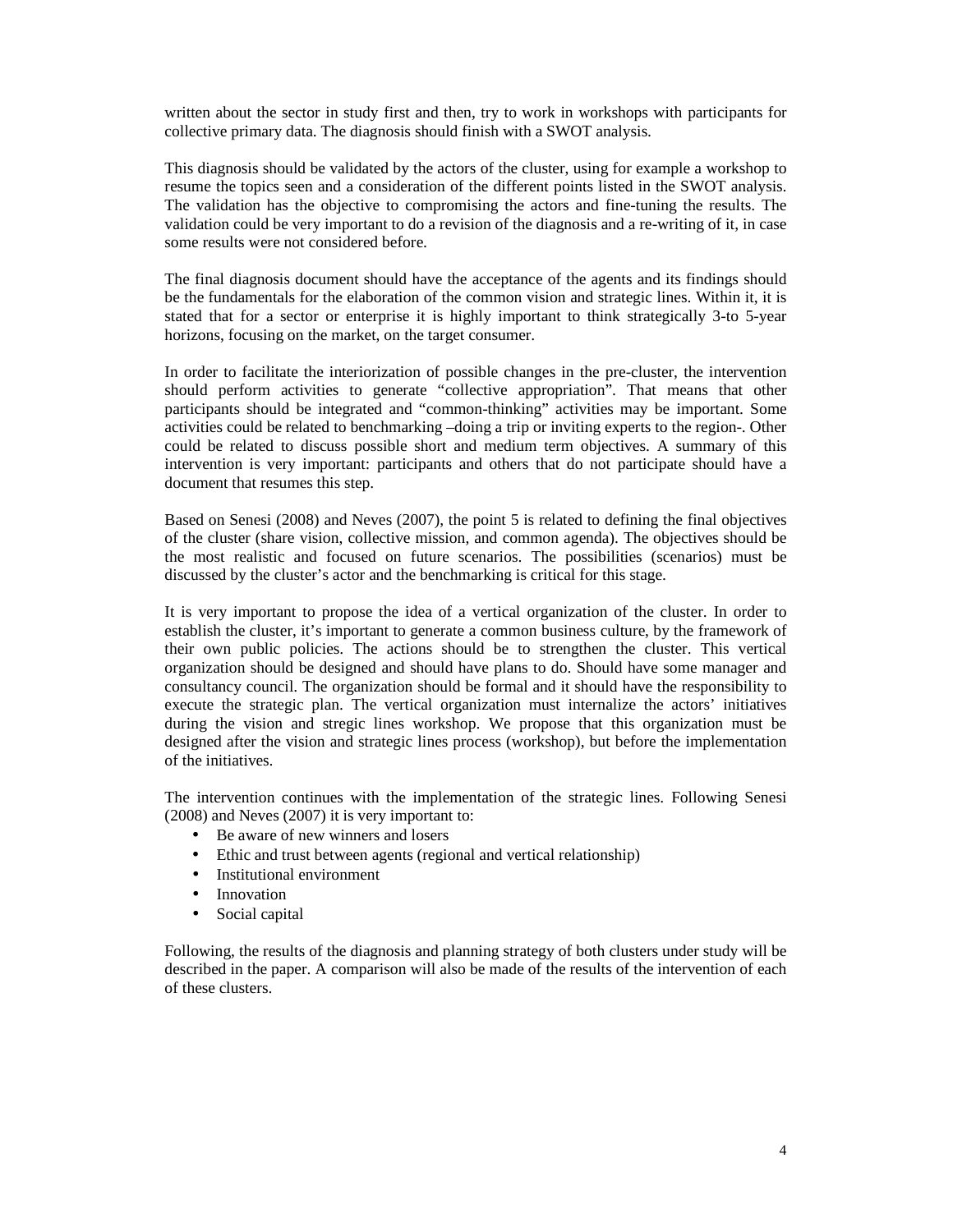# **3. THE "HAND MADE CHEESE-COLONIA" CLUSTER**

#### 3.1. Introduction to the sector

The "hand-made cheese in Colonia" sector has large history in the Uruguayan agri-food production. Its beginnings were during the 19th century due to the European immigration. The brought the culture of producing cheesed in an artisanal way (Gilles, 2006).

The sector represents more than 2,000 small and medium producers with no more than 40 cow each producer and average production of 7 liters per day per cow (see table 1). 75% of producers are located in a radio of 150 km of Colonia. Even though the level of technology invested is low, cheeses have great quality –if we consider them in terms of organoleptics aspects; form, flavor, color, etc.-. Most of the production is commercialized to the domestic market; local consumers do not care so much about quality and prices are not so high. The production represents 8% of total milk production in Uruguay (10,000 tons of cheese, 120 million of liters of milk).

#### **Table 1. Productive data.**

|                                 |                 | Average size      |                 | Productivity                       |         |
|---------------------------------|-----------------|-------------------|-----------------|------------------------------------|---------|
| <b>Total cows in production</b> | <b>Hectares</b> | <b>Total cows</b> | <b>Hectares</b> | <b>Liters</b>                      | Liters  |
|                                 |                 |                   |                 | per day                            | per ha  |
| 46.365                          | 134.048         | 38                | 10              | 267                                | 885     |
|                                 |                 |                   |                 | $\sim \cdot \cdot \cdot$<br>$\sim$ | (0.000) |

Source: Gilles (2006)

#### 3.2. Intervention process

The diagnosis process started in October 2006. The actors of the pre-cluster "hand-made cheese in Colonia" have been working with PACPYMES since March with the idea of making a cluster in that region. Diagnosis process took two main workshops of 40 participants each (many participants attended to both workshops) in order to get primary information. Secondary information was collected searching in bibliography and papers. The workshop had the following objectives: a) open a discussion space for possible strategies and tactics, b) contribute in a participative way (and starting with the cluster initiative process) in order to have the all the possible data (in terms of institutional, organizational, technological and commercial aspects), and c) generate trust between "hand-made cluster" agents and with the PAA consultants.

As a first result of the diagnosis participative, the actors mentioned that cheeses are well-known internally, but its reputation is mostly captured by intermediaries or distributors. Producers have low level of bargaining power and generally they sell their production directly to intermediaries, who catch the value added of the products. Producer organizations, in order to face this commercial problem, are not common: there are not collective actions in order to selling better their production, either adding value (i.e. certifications) or collective marketing. At the institutional level, there were two regulations that regulate the "hand-made cheese". One accepts the pasteurization of milk and the other not. This ambiguous framework implies an important threat in terms of food safety and access to markets with greater restrictions. Technologically, although the cheeses have good quality –organoleptics-, neither GAP nor GMP certifications are implemented, and many producers have facilities with low level of technology in terms of food safety. The fact to designing and developing a cluster organization is seen by Government and producers an important tool to change the present restrictions.

After this first stage of diagnosis, the PAA's consultants continued with the process of designing a common vision and strategic lines. To do so, a benchmark activity has been proposed: producers attended to Mercoláctea, one of the most important Argentine dairy sector fair. This trip was very useful to create trust and generate a common perspective of what can be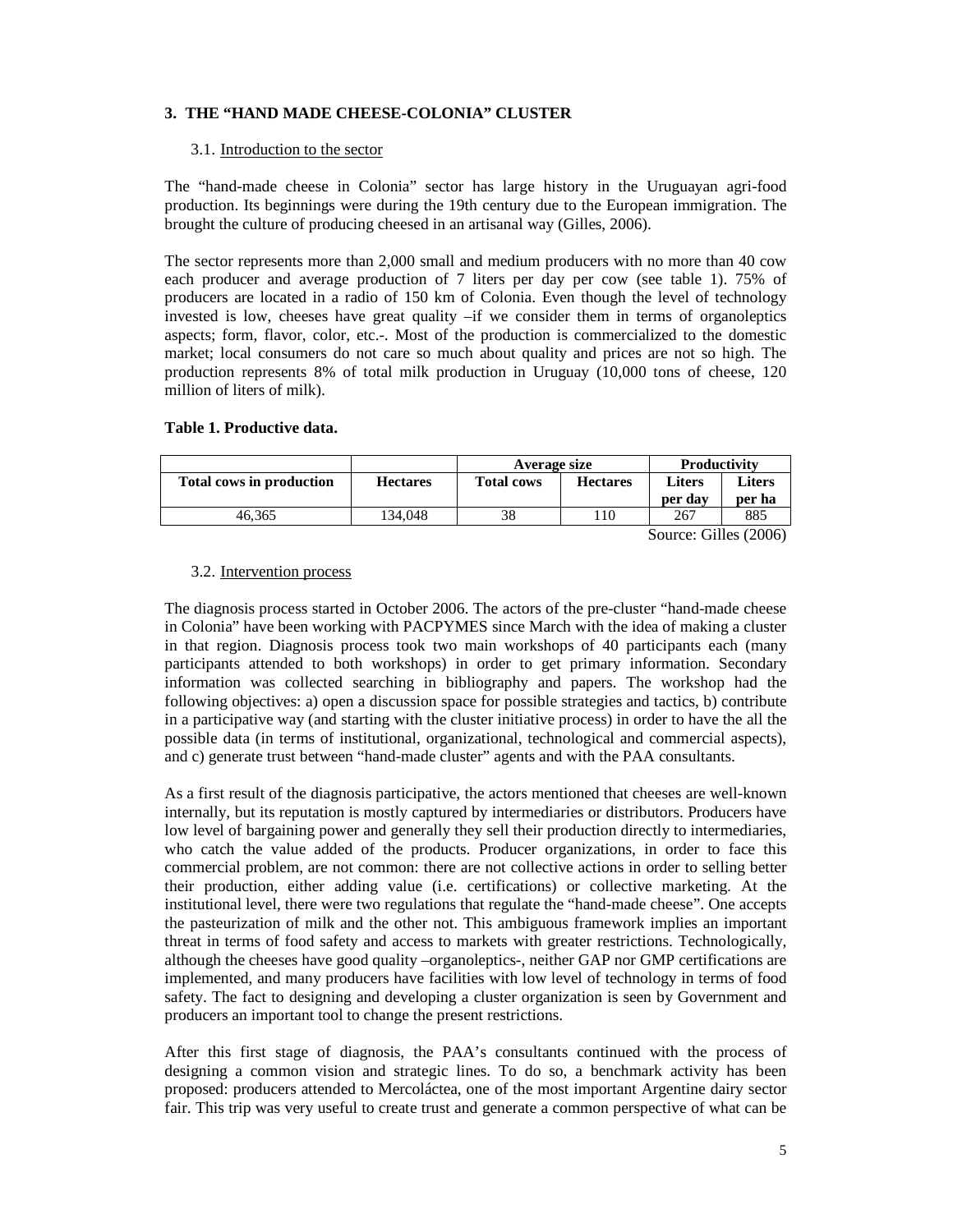done. This common analysis was simple to produce higher quality of cheeses in terms of international standards in order to supply to the most demanded markets in the world.

With this idea, the vision workshop has been launched. The cluster's participants<sup>7</sup> lived 2 days altogether in a hotel far away from their cities in order to wok only in that activity. The natural leaders (producers and public force) played an important role, but the workshop turned very difficult to achieve a common vision in the first day of working. The role of the consultants of PAA was very important to focusing the discussion and finally, the participants declared their vision:

> *"well-known by exigent markets because of a quality hand-made cheese elaborated by Uruguayan rural families"*

After this declaration, the participants elaborated the three principal strategic lines and activities to achieve them:

### **a. Quality group: "Elaborate and apply proceedings to guarantee a reliable product".**

The activities planned to this group were:

- Training in GAP and GMP.
- Implementation of GAP and GMP
- International consultancy on quality standards and tipification

## **b. Positioning group: "Positioning the Uruguayan hand-made cheese in the most exigent markets".**

The activities planned to this group were:

- Develop a market study of the domestic market, identifying quality and quantity demanded.
- Design alliances with commercial channels that look for differentiated products.
- Promote the product in fairs and shopping centers in Montevideo and Punta del Este.
- Elaborate a video to presenting the sector in different fairs.
- **c. Family group: "enhance the participation of hand-made family in order to strength de dialog and public-private coordinated actions".**

The activities planned to this group were:

- Communication plan of the cluster: to producers, to consumers, to public organizations and the State, etc.
- Formalization of producers (fiscal and sanitary formalization).
- Look forward new participants in the cluster initiative.

### 3.3. Procedures, results and impact

PACPYMES continued facilitating resources (human and financial) for this cluster initiative. The facilitator continued his role and the actors started with the first group of the strategic lines ("quality group"). The market study was done too, but actors did not use so much the information: They did not see the importance of this study yet.

 $\overline{a}$ <sup>7</sup> 22 participants: 11 producers, 3 inputs suppliers, 4 public sector, 1 cooperative president, 2 labs representatives, 1 technician. The different area they came from was very important in this period of the cluster initiative.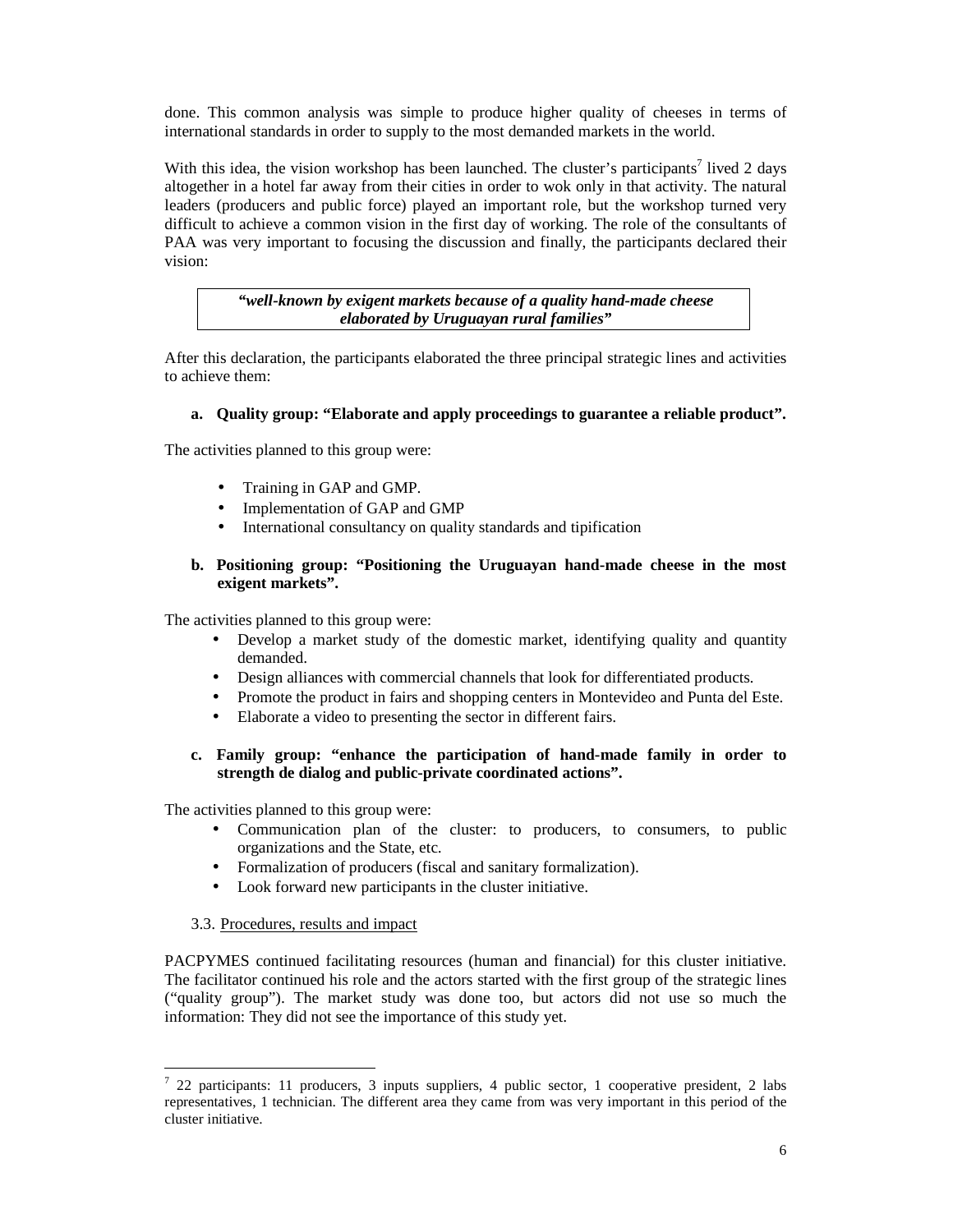The recommendation of the PAA consultants was to design and implement the formalization of the cluster initiative. As a result, this cluster needed a vertical organization –as it is mentioned in the cluster intervention method- which should have internalized all the strategic lines and common vision mentioned before. In this vertical organization could become part producer, intermediates, public sector, technicians, inputs suppliers and all the participants of the cluster. The vertical organization was not launched and the success of the cluster initiative will continue depending on the government assistance.

# **4. THE "VEGETABLES-SALTO" CLUSTER**

#### 4.1.Introduction to the sector

"Vegetables in Salto" (Northwest of Uruguay, 500 kilometers from capital city), also has large history of production and they are specialized in producing out of the regular season in the south of Uruguay. The production represents 20% of total Uruguayan vegetables production (gross production value: 25 million dolars), but most than 90% of the production in winter time entering in the Montevideo market (the main market in the country, 1 million people) when the south production is still immature.

The vegetable production has mainly tomato, chili, onions, sweet potatoes and strawberry. Tomato and chili concentrate 81% of total production. They are 500 producers, with no more than 50 hectares each. In total, 2,200 hectares are seeding and around 400 hectares have greenhouses. 50 producers have high level of technology and important yields. The rest of the producers usually present low level of technology and several production problems (quality and quantity).

However, both types of producers have the same problem: they face several problems to commercialize the production in the domestic market, because the prices have been falling down and costs increased 40% in the last 3 years. Margins are decreasing and exports do not seem to be the solution. Many producers are disappearing (selling their farms) and concentration of the production is a fact. Cluster initiative could be a solution for this sector in Uruguay, in order to enhance competitiveness in this sector.

### 4.2. Intervention process

Cluster initiative in this sector started in November 2007. The facilitator started to work by March 2008 and he started to work in a first diagnosis. The PAA consultants entered due to the success in the prior cluster intervention. Participative diagnosis was done and was useful to find the leaders and those with high commitment on the initiative.

In that sense, it was observed that the pre-cluster has three producers' organizations in Salto and one in Bella Unión, resulting that collective actions in technological environment were common. Many producers participate in meetings and workshops of these organizations: the culture of participating and trying to solve problems collectively was present.

The diagnosis had the following main results:

- Good level of technology in 50 producers (conditions to export and technology leaders)
- There are experiences of collective actions, especially for technological aspects but not for commercializing or buying inputs collectively.
- There are some producers with access to the stock market, but mostly all the producers suffer the asymmetric info of intermediates.
- The presence of INIA (National Research Institute) office in the region in order to develop new varieties and technology.
- Many producers with low incomes because of low level of technology and production.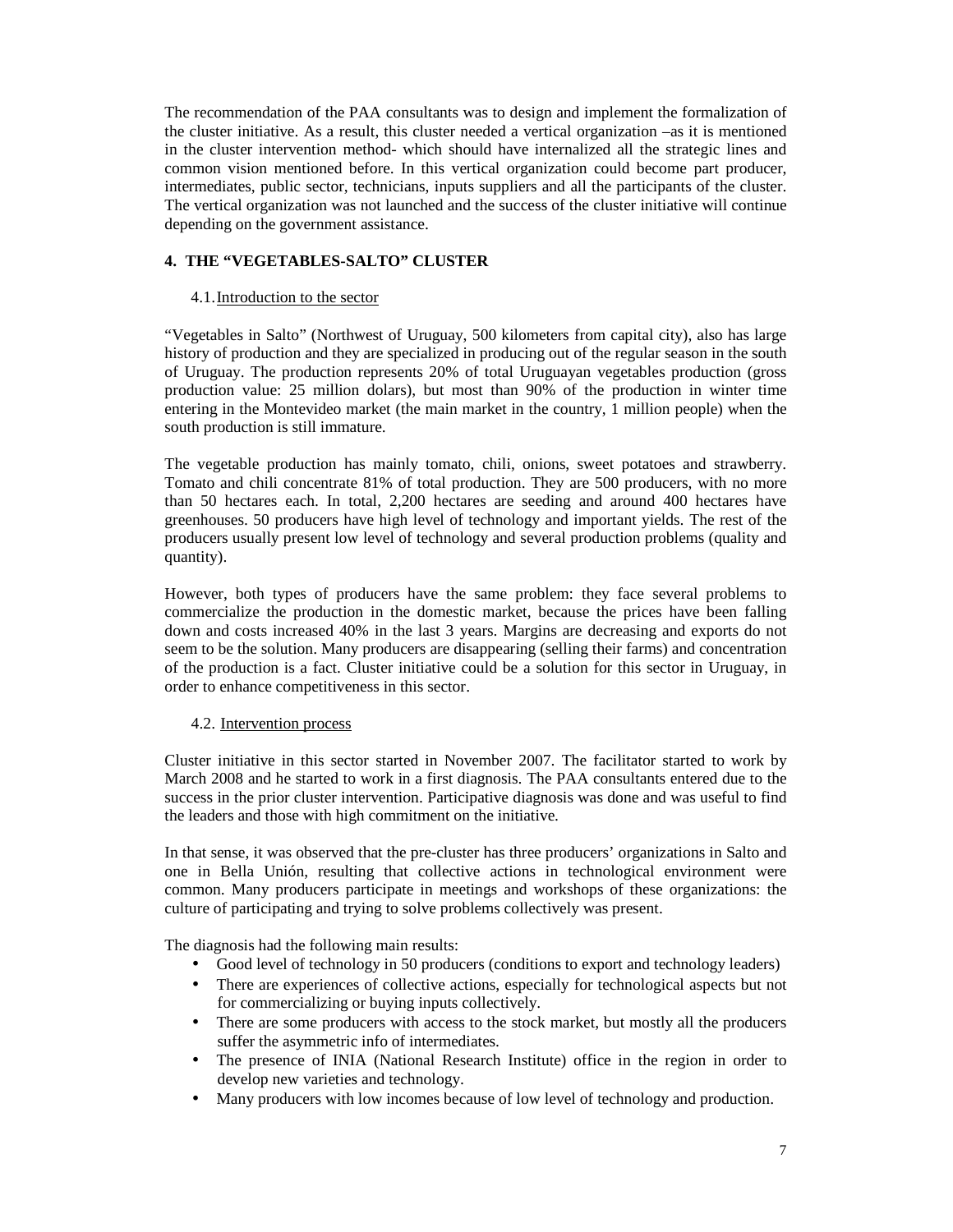- No presence of contracts (spot market). High level of asset specificity (not aligned to the market governance structure).
- No GAP implementation
- Little implementation of management tools (software or administrative intervention).
- There is a possibility to export to other MERCOSUR countries (Argentina and Brazil)
- Concentration of the production and many producers are disappearing.
- Very small domestic market.

In December 2008 a new workshop with 30 participants was done in order to validating the diagnosis and trying to perform some strategic objectives. Some of them were: to consolidate the producers' organizations, to develop an institutionalization of the cluster initiative by introducing a vertical organization, to do a benchmark trip, to make training courses for technicians and producers, to study new market opportunities and business plans, to strength lobby actions with government or consumer associations, to work together for cooling capacity.

By April of 2009, the project is still working on the common vision and strategic lines. However, some actions have been performed in order to continue on the cluster initiative. The actors decided to start with a domestic market study. Interviews with consumers and intermediates were done during February to April 2009. This study is financed by PACPYMES. The results of the study are not completed yet.

On the other hand, they decided to start a benchmark initiative: a trip to Argentina in order to see other productive realities and to look for contacts for future trading. In this trip (April 2009) participated 34 actors of the cluster and they have the possibility to make contacts with market agents in Argentina. Moreover, they had the chance to see other productions and vegetables. Finally, they saw during the trip examples of typical vertical organizations for the sector.

Cluster organization, promoted by the Government (PACPYMES), has been the decision the producers did in order to solve the constraints. The actions producers will develop would be: organizations for buying collectively, organizations for selling their production collectively, a seal in order to identify the production in the sheds ("Product from Salto"), Good Agricultural Practices, funding an organization that will study and identify commercial opportunities (observatory) and the vertical organization. This is the challenge for the future.

# **4. CONCLUSIONS**

In developing economies, the best possible competitive strategy is to develop alternative strategies focused on collective processes, on the formation of social capital. In this sense, clusters constitute an alternative of highly competitive organizational design in global food and agribusiness.

The pre-clusters under study are at a stage of cluster initiative formation, trying to create strong trust among the actors, and beginning to observe competitive signs typical of a cluster (collective actions). The process of cluster intervention and the development of strategic actions for solving the producers' problems have been described, but the results each cluster had are different. The "hand-made" cluster did not internalize the proposal of being a cluster. The formation of a vertical organization was the key factor to the formation of this cluster.

On the other hand, "vegetables-Salto" cluster is in the process of elaborating the common vision and strategic lines. However, the mature of the leaders and some organizational forms before this intervention seem to be the key of creating the cluster. The possibility of formalizing a vertical organization is accepted by producers, local authorities and national Government. The cluster would have a solid public-private partnership (PPP) in which the actions will internalize the strategic lines and common vision.